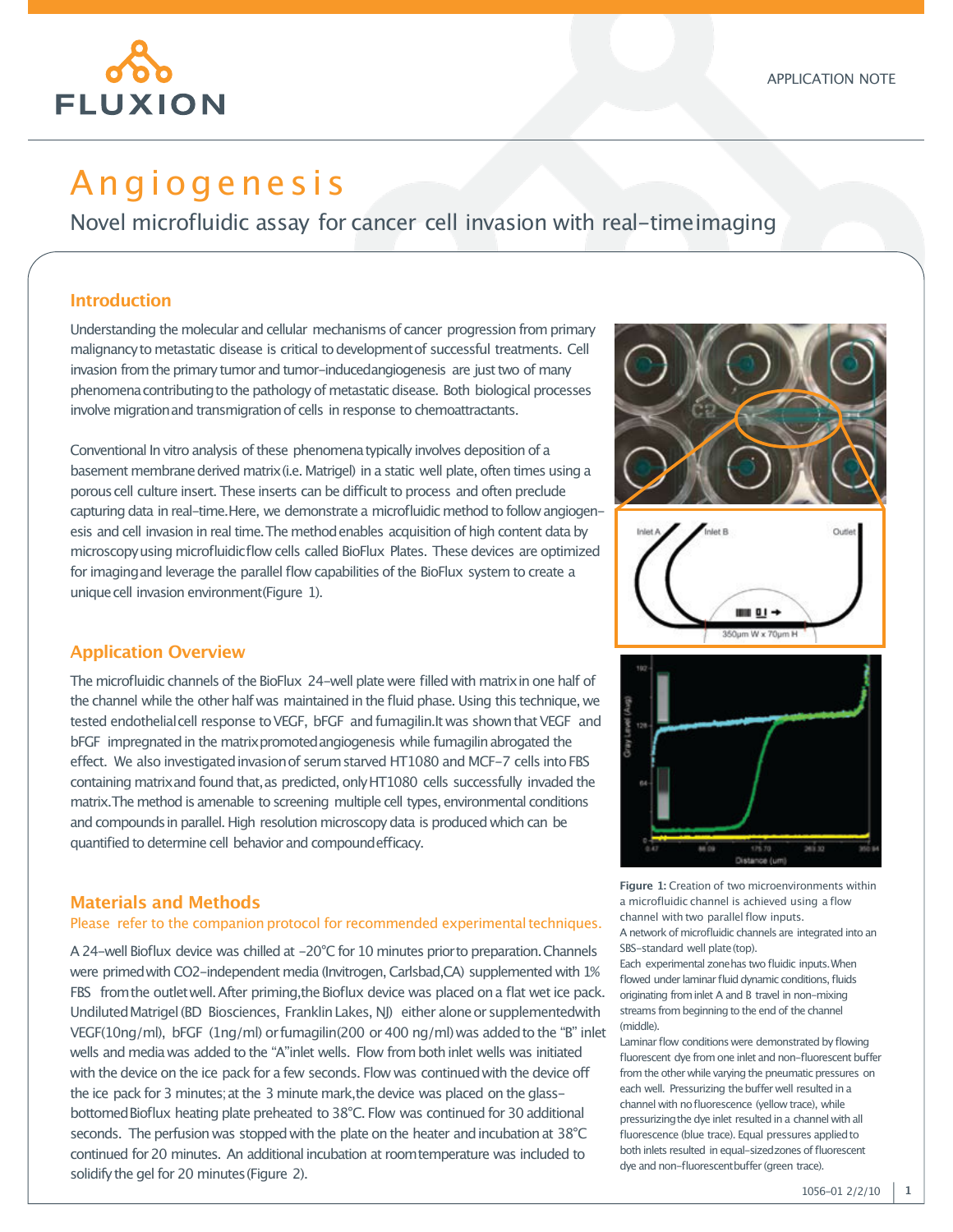# A n gi o g e n e si s

Novel microfluidic assay for cancer cell invasion with real-timeimaging

# **Materials and Methods (cont.)**

Following gel formation, the A-well was used to coat the remainder of the channel with 1/40 v/v diluted Matrigel in HBSS. The diluted Matrigel was perfused into the fluid space inside the channel. The device was incubated at 37°C for 30 minutes.

Cells were introducedinto the plate from the A wells. Either P2 HUVEC, HT1080 colon carcinoma cells or MCF7 cells were added to the A wells at 1 x106 cells per ml.Cells were perfused into the main viewing windowuntil an 30% density was reached. Flow was stopped.Cells were incubated for 1 hour without flow. After cells had attached, perfusion at 0.4 dyn/cm2 was commenced with 1% FCS supplemented CO2-independent media. For HT1080 and MCF7 cells, flow was continued for 15hours under continuous timelapse. For endothelial cells, flow was continued for 36 hours.

# **Results**

Endothelial cell matrix invasion is abrogated by fumagilin HUVECs were grown under serum starvation conditions under 1 dyn/cm2 shear flow for 36 hours. Individual cells were observed invading the gel matrix under conditions of Matrigel alone, VEGF, bFGF. Sprouting and process formation, which is an early step of angiogenesis, was noted under these conditions as well. The addition of fumagilin, a angiogenesis inhibitor, abrogated the invasion and the cells multipliedoutside of the gel (Figure 3).

Invasive carcinoma cells migrated into the matrix while non-invasivecells remained inactive.

Non-invasivecells (MCF7) andinvasivecells (HT1080) were used totest cancer cell invasion into the Matrigel matrix. The cells were cultured overnight in the prepared BioFlux channels and imaged in time-lapse.The HT1080 cells began to migrate after 4 hours of perfusion into the matrix and continued invasion throughout the entire experiment. In contrast, the MCF7 cells were completely non-invasive,as expected (Figure 4).

#### **Control Matrix**



**bFGF**



#### **Fumagilin (400ng/ml)**



Figure 3. Invasion of endothelial cells into the Matrigel matrix. After 36 hours wheat germagluttinen (green) was used to stain cells and gel for 15 minpost-flow. Nuclei are stained with Hoescht 33342 (blue).

#### **Summary**

•Twoinlet channels were used to create a side-by-sidehydrogel(stationary) / fluid (under flow) environment.

- •Under these conditions, cells were introduced and grown in the fluid side of the channel.
- Compounds introduced in the gel or the fluid created gradients in the opposite phase.
- Endothelial cells grown under flow responded by invading and beginning to sprout into the gel matrix. Fumagilin abrogated this effect.
- •HT1080 cells were able to migrate and grow withinthe gel matrixwhile MCF-7 cells were not.